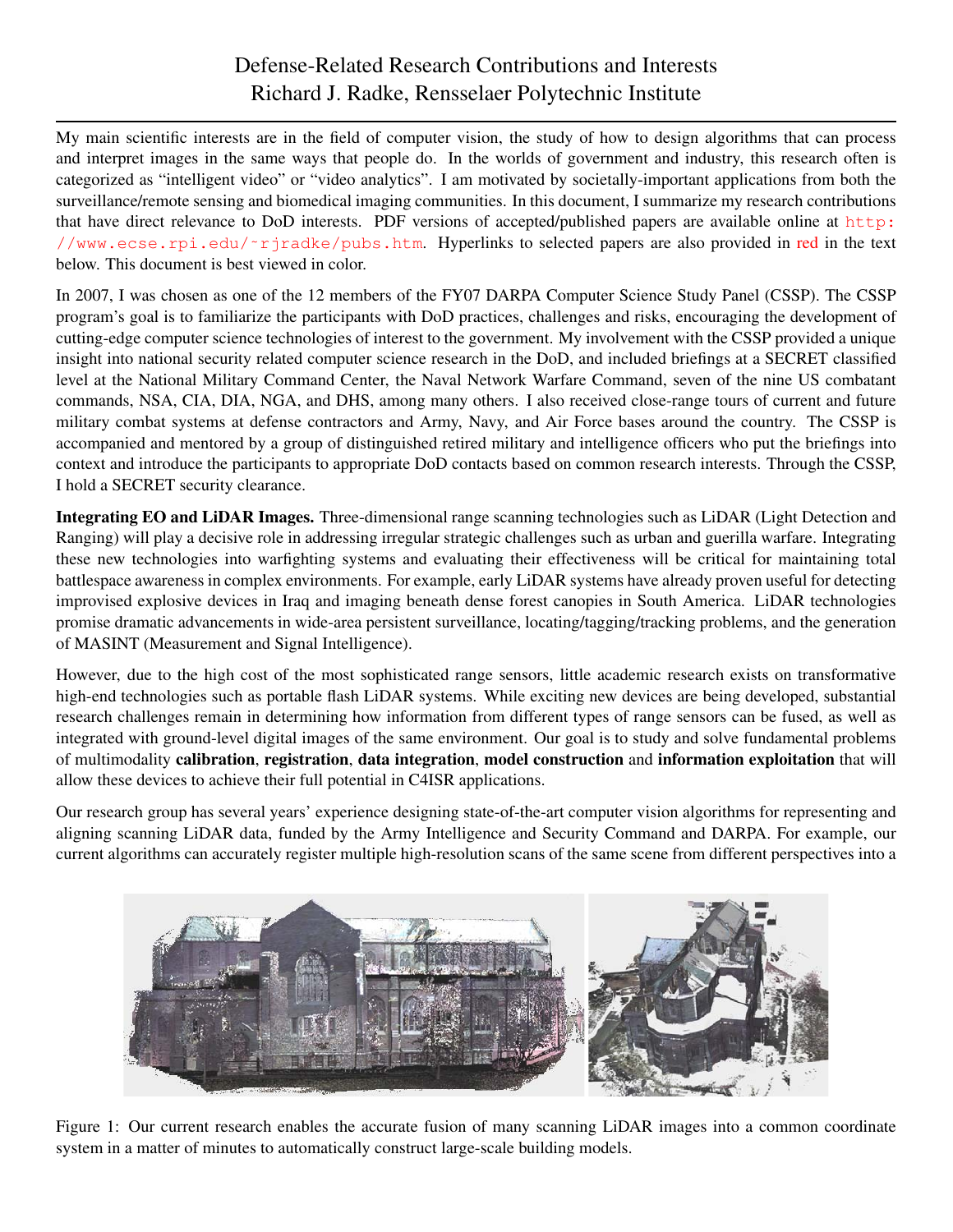

Figure 2: RPI algorithms for EO-LiDAR registration. (a) Digital (EO) image from an uncalibrated camera. (b) EO image automatically registered into coordinate system of LiDAR scan from different viewpoint. (c) LiDAR image synthetically re-rendered from estimated viewpoint of EO camera, showing correct localization.

<span id="page-1-0"></span>common frame of reference in a matter of minutes to construct large-scale building models, as illustrated in Figure [1](#page-0-0) [\[Smith](http://www.ecse.rpi.edu/~rjradke/papers/radkecviu08.pdf) [et al. 2008\].](http://www.ecse.rpi.edu/~rjradke/papers/radkecviu08.pdf) We are also able to automatically determine the location and orientation with respect to a 3D LiDAR model from which a digital image was acquired, as illustrated in Figure [2-](#page-1-0) a kind of "visual GPS" system [\[Yang et al. 2007\].](http://www.vision.cs.rpi.edu/publications/pdfs/yang-3dim07.pdf)

Under a DARPA-funded project, we are currently designing advanced algorithms for integrating EO data (e.g., visible imagery acquired from digital cameras), high-resolution scanning LiDAR data (e.g., acquired from ground-level surveys or possibly "air-breathing" aerial platforms), and flash LiDAR data (e.g., ground-level scans acquired by portable warfighter- or operative-carried sensors). A major focus is on algorithms for statistically well-justified hypothesis testing, enabling queries about the presence or absence of general classes/shapes/aspect ratios of objects or specific objects (e.g., CAD-type models). In all cases, the query is against a probabilistic data model that preserves and properly combines the uncertainty from all of the original component scans. This uncertainty is critical for making correct and principled decisions about scenes containing clutter, complete or partial occlusions (e.g., foliage or camouflage netting), or undersampled regions (e.g. from LiDAR rays nearly parallel to object surfaces), as well as providing analysts with reliable confidence-associated answers instead of yes/no results. One of our early approaches was presented in [\[Yapo et al. 2008\].](http://www.ecse.rpi.edu/~rjradke/papers/radkes3d08.pdf)

Our most recent result is a procedure for verifying 3D object detections in LiDAR data using two complementary metrics [Doria et al. 2009, in review]. We take, as input, a triangulated mesh representation of a 3D model, one or more LiDAR scans of a scene, and an estimated transformation of the model into the scene. We wish to evaluate the hypothesis that the object is present at the given position. The verification procedure is independent of the method that produced the location hypothesis, so it is objective and unbiased in deciding if the position is indeed reasonable and correct. The advantage of the dual metric is that we can answer two questions simultaneously. We use a measure of *consistency* to determine if the object is in a position that makes sense physically. We use a measure of *confidence* to determine, if indeed the object is at a reasonable position, how much of it we have observed. The values produced by our consistency and confidence measures are both between 0 and 1, so they are easy to interpret for any data set. In contrast, the cost function value resulting from a



<span id="page-1-1"></span>Figure 3: (a) Car model registered to correct position in scene. (b) Car model registered to incorrect position in scene. (c) The ICP mean distances are similar and difficult to interpret. Our new consistency and confidence measures are always in the range [0,1] and clearly disambiguate the correct and incorrect positions, even in the presence of substantial missing data.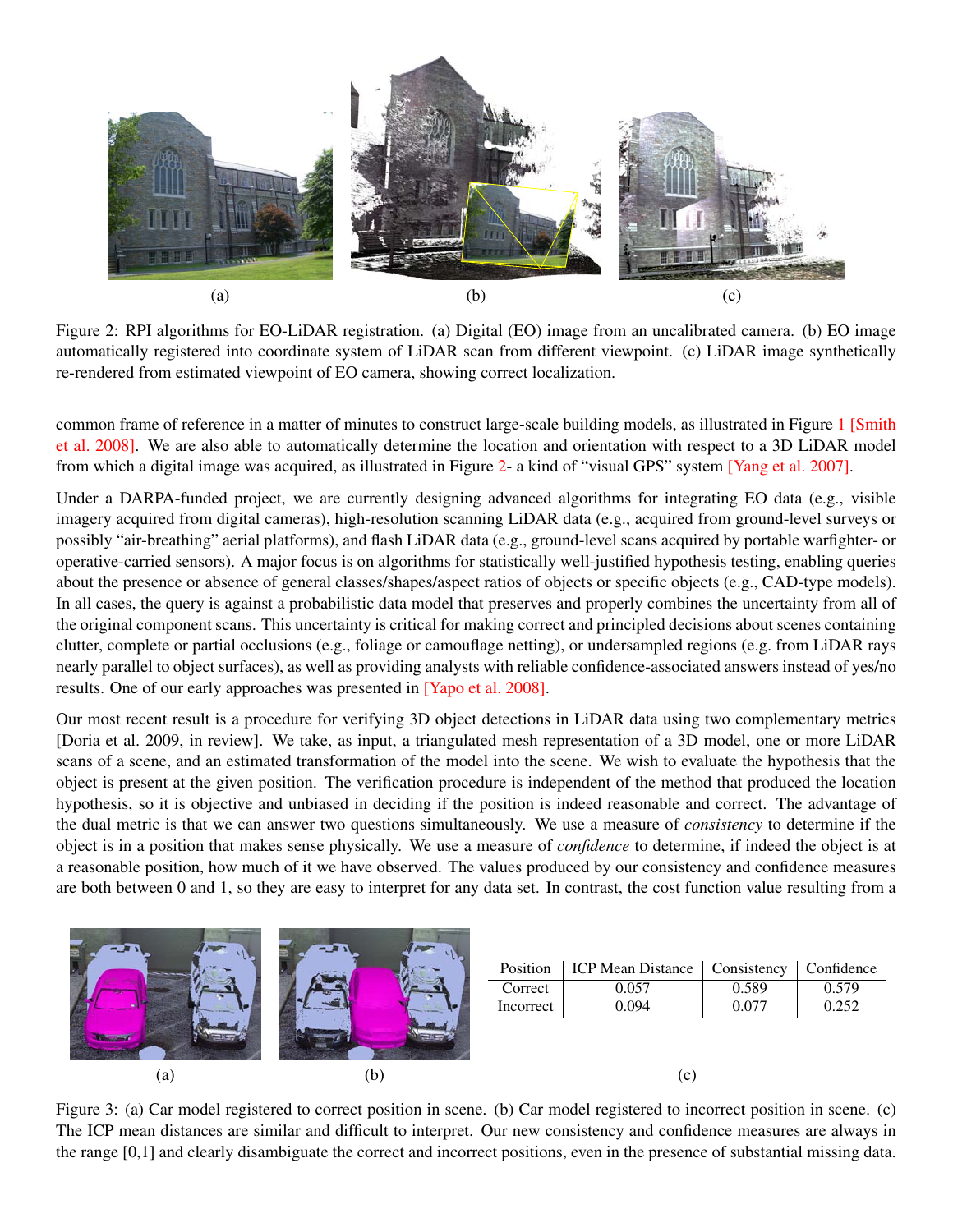

Figure 4: (a) A LiDAR scan of a building, containing many "shadows" created by occlusion. (b) A close-up of a "shadow" in the LiDAR scan. (c) An image of the same environment from a different perspective. (d) Using the visual evidence from the image, new, highly-detailed 3D structure is generated.

<span id="page-2-0"></span>registration algorithm such as Iterative Closest Points generally depends on the scale, sampling density, and parameterization of the problem, and is impossible to interpret as an absolute measure of match quality. Figure [3](#page-1-1) shows that our metrics are much more discerning of the actual quality of a match, enabling a user to make a well-informed decision about the likelihood of an object's presence or the need for more scans of the scene to answer the question more conclusively.

LiDAR data can be difficult to automatically interpret due to the common artifact of missing data in the form of holes or "shadows" produced by occluding foreground surfaces during the scanning process. Our group has recently designed a LiDAR "inpainting" algorithm that uses a single additional image of the scene from a different perspective to automatically fill in convincing high-detail structure in these shadow regions [Becker et al. 2009, in review]. We first create an example database of image patch/3D geometry pairs from the non-occluded parts of the LiDAR scan, describing each uniform-scale region in 3D with a rotationally invariant image descriptor. We then iteratively select the best location on the current shadow boundary based on the amount of known supporting geometry, filling in blocks of 3D geometry using the best match from the example database and a local 3D registration. Figure [4](#page-2-0) illustrates an example of our LiDAR inpainting algorithm, showing the generation of realistic, high-detail 3D geometry in a heavily occluded region. We believe the technique improves the utility of LiDAR scans for planning and situational awareness.

Our group owns a high-end scanning LiDAR system, which we use to acquire building models and test data. We hope to extend our current expertise to the investigation of portable flash LiDAR sensors for constructing and planning the acquisition of scene models from ground-level perspectives- a problem that to the best of our knowledge has not yet been studied by the research community. The critical challenges are the accurate alignment of a huge number of low-resolution flash LiDAR frames into a detailed three-dimensional model, and the integration of such data with EO images or scanning LiDAR models of the same scene. We are extremely interested in joint research partnerships with government/military agencies involving flash LIDAR data.

Distributed Computer Vision in Camera Networks. I am particularly interested in computer vision problems that occur in networks of a large number (tens to hundreds) of cameras dispersed throughout an environment. Such camera networks are common today in surveillance and security applications (e.g., subways and airports). Typically, the cameras are fixed in place, and the images from them are fed to a central location for processing (e.g., a powerful computer, or a cluster of them). In contrast, my research is motivated by computer vision problems that occur in wireless sensor networks. Such networks will be essential for 21st century military, environmental, and homeland security applications. For example, camera nodes may be dropped out of helicopters onto a battlefield, quickly placed by soldiers as they advance through terrain, or distributed throughout a hazardous environment by mobile search-and-rescue robots. However, such scenarios pose many challenges to traditional computer vision.

One novel aspect of my group's work is that we approach computer vision problems in a *distributed* manner. Each camera only communicates with its neighbors that see part of the same scene, and no camera has full information about the entire network. By contrast, much of the existing academic work on systems with many cameras assumes that they are all connected to a single computer. This is not practical or advantageous in the wireless sensor networking scenario. Our goal is to develop distributed algorithms that approach the performance of the best centralized algorithms, without having a single master processor. We also explicitly take into account that the camera nodes may be part of a power-constrained wireless sensor network, which means that the messages that the cameras send must be as efficient as possible, and only strictly necessary messages should be sent. These types of communication constraints are not usually a consideration in centralized computer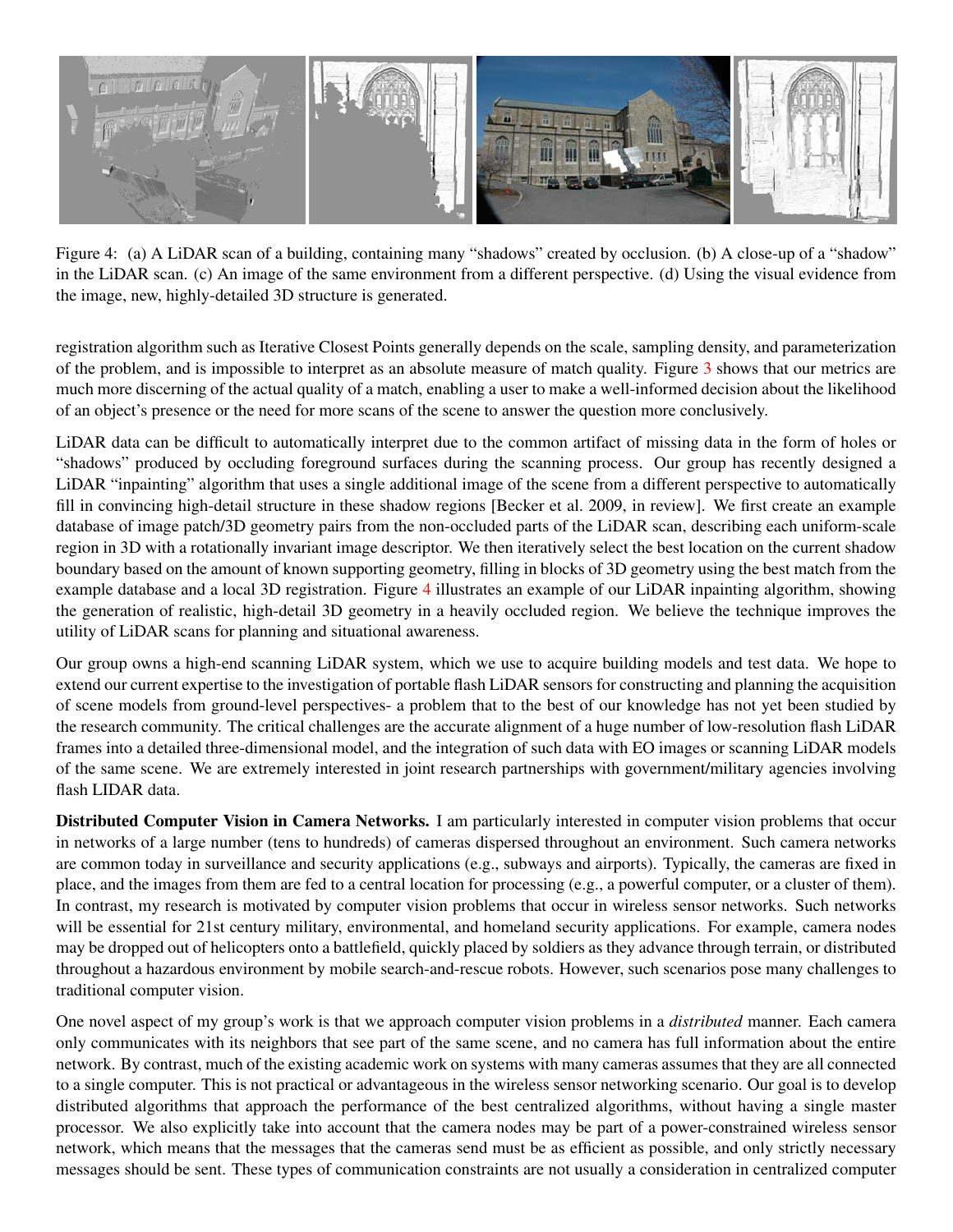vision algorithms. Hence, my work lies at the intersection of conventional computer vision and sensor networking.

My students and I have investigated several problems in camera networks. First, how can a new camera entering the network identify the other cameras with which it shares visual overlap (i.e., views of the same scene from different perspectives)? We have designed a protocol in which each camera independently composes a short "digest" of distinctive features in its image and sends this around the network to see if any cameras see some of the same features [\[Cheng et al. 2007\].](http://www.ecse.rpi.edu/~rjradke/papers/radkevsn06.pdf) Our algorithm finds a set of good features and a way to describe them concisely, given a fixed length that each camera is allowed for its message. Second, how can the cameras that share visual overlap determine their position and orientation in 3D space, relative to each other and their environment? We showed how the camera network can be accurately calibrated using a method where each camera only communicates with its neighbors with which it has visual overlap, using a fast initial estimate *[\[Devarajan](http://www.ecse.rpi.edu/~rjradke/papers/radketosn06.pdf)*] [et al. 2006\]](http://www.ecse.rpi.edu/~rjradke/papers/radketosn06.pdf) followed by a belief-propagation algorithm [\[Devarajan and Radke 2007\]](http://www.ecse.rpi.edu/~rjradke/papers/radkevsn06bp.pdf) that ensures the distributed estimate is consistent (see Figure 5). A general overview of my group's research in this area is presented in [\[Devarajan et al. 2008\].](http://www.ecse.rpi.edu/~rjradke/papers/radkepieee08.pdf) This project was supported by an NSF Career award.

A future challenge is to take the algorithms we have developed and analyzed as computer simulations and make them practical for actual deployments of real networks of cameras, which will require teaming with software engineers, networking researchers, and sensor designers to build relatively cheap wireless cameras. A second longer-term goal is to develop efficient algorithms for higher-level applications on camera networks. Once the cameras all know where they and their neighbors are, we can start to investigate collaborative tasks such as tracking multiple objects as they move through an environment, detecting changes in the world, creating maps of terrain, or automatically detecting and relaying information about important events.

Video Analytics in Crowded Scenes. The automated analysis of images and video of crowded scenes is becoming increasingly important for understanding patterns of activity in urban areas. Crowds can arise in benign situations such as busy streets, sporting events, public celebrations, transit hubs, and retail environments, as well as in more dangerous or confrontational scenarios including political rallies, mobs, brawls, natural disasters, or mass evacuations. Our research in this area has two main thrusts: the automatic extraction of dominant patterns of motion in crowd video, and the detection and counting of multiple overlapping moving objects. In both cases, the raw input is simply a set of low-level feature trajectories automatically generated by tracking identifiable pixel patterns from frame to frame. The human visual system can easily infer small-scale and large-scale activity patterns from this basic information; we were inspired to craft algorithms that use the same input. A key advantage of our methods is that no strong models for the objects' shape, appearance, or motion are required, since such models would be very difficult to fit in highly crowded scenes.



Figure 5: (left) Several images of a scene captured by a simulated camera network. The goal of camera calibration is to determine the 3D positions and orientations of the cameras that took the images, using only the images themselves. (right) A subset of the distributed calibration result centered around a prominent church-like building in the scene. This overhead view shows the estimated camera positions in green and reconstructed points on the walls of the building in red.